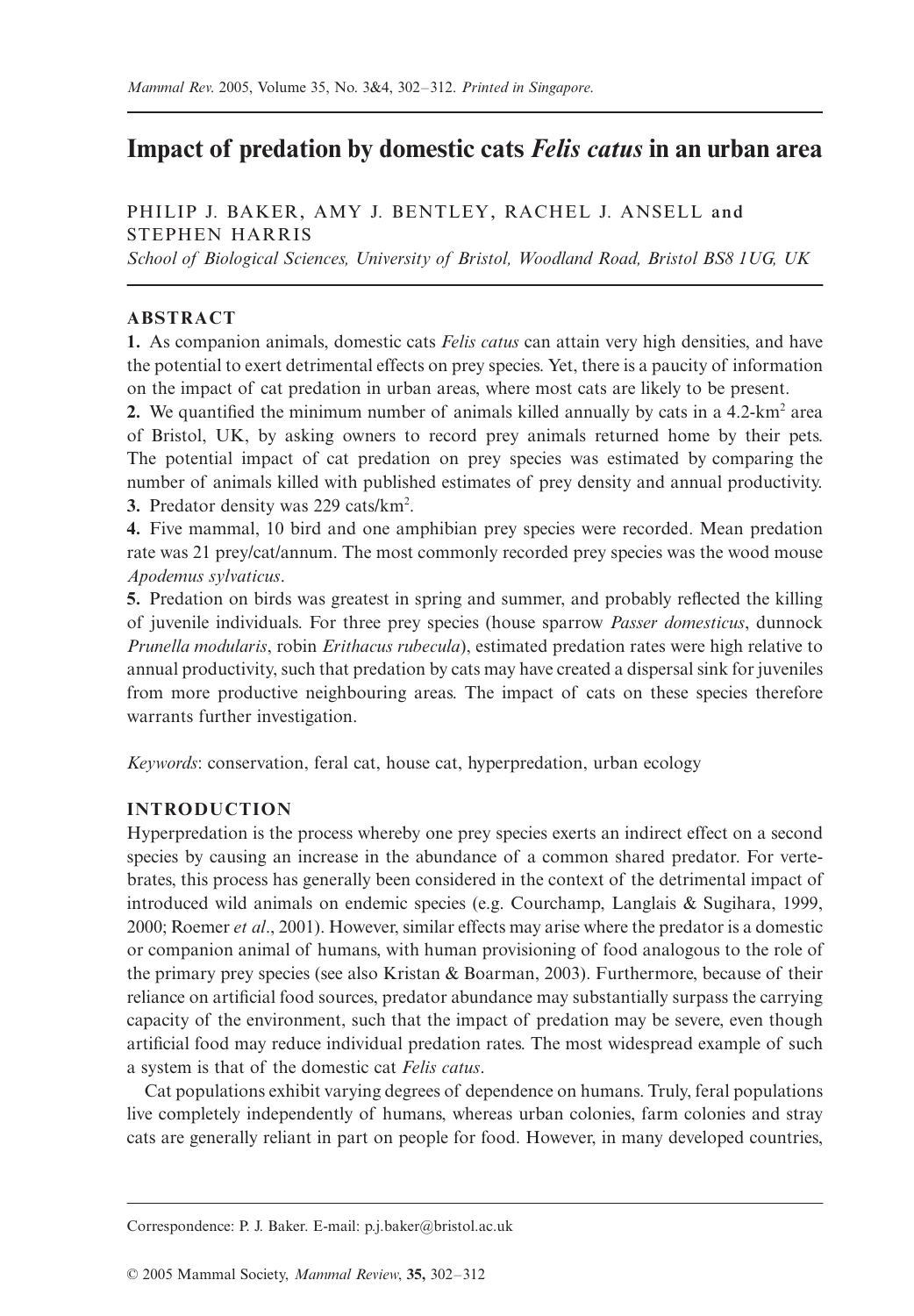the largest fraction probably comprises free-ranging pet or house cats that are regularly fed by their owners. In the UK, there are estimated to be around 813 000 feral (Harris *et al*., 1995) and eight million pet cats (Cats Protection League, 1993).

Individual pet cats vary considerably in the degree to which they predate wild animals, with most probably taking few or no prey (Churcher & Lawton, 1987; Barratt, 1997, 1998; Robertson, 1998; Ruxton, Thomas & Wright, 2002). Collectively, however, cat populations may kill very large numbers of prey. For example, Woods, McDonald & Harris (2003) estimated that pet cats in Britain killed 52–63 million mammals, 25–29 million birds and 4– 6 million reptiles and amphibians during a 5-month survey period. However, despite the fact that large numbers of prey are certainly taken, the impact of predation on prey populations is equivocal (e.g. Barratt, 1997, 1998), and is dependent on the degree to which cat predation is additive or compensatory to other sources of mortality.

With the continued expansion of urban areas into rural habitats, the importance of cat predation as an ecological factor is potentially increasing. Urban areas currently occupy up to 10% of the total land area of Britain and Ireland (Haines-Young *et al*., 2000), with around 6000 ha of rural land converted to urban use in Britain annually (Department of Environment, Food and Rural Affairs, 2003). For a number of bird species, urban populations comprise a substantial component of the total national population (Bland, Tully  $\&$  Greenwood, 2004), including some that are of conservation concern, e.g. house sparrow *Passer domesticus*, starling *Sturnus vulgaris*. Conversely, cat predation may be beneficial where pest species, such as common rat *Rattus norvegicus* and house mouse *Mus domesticus*, are taken.

At present, there are few data on the pattern and extent of predation by domestic cats in Britain (but see Howes, 2002; Woods *et al*., 2003), in particular for urban areas where most cats are likely to be present. For example, approximately 70% of UK inhabitants live in settlements of  $> 10000$  residents (2001 UK National Census, Office for National Statistics, <http://www.statistics.gov.uk>), although the distribution of cats is unlikely to exactly mirror the distribution of humans as patterns of pet ownership are likely to be influenced by where people live. Therefore, we undertook a questionnaire survey of householders within northwest Bristol, UK, to (i) quantify cat density and (ii) quantify the number of prey killed, by asking cat owners to record prey animals returned home during each of four survey periods. The potential impact of predation was then estimated by comparing annual predation rates with published estimates of prey density and productivity.

#### **METHODS**

A questionnaire was delivered to all 3494 householders in a 4.2-km2 area in north-west Bristol during October – December 2002. This is an area of predominantly semidetached housing built during the interwar years, but also comprises regions of private flats, terraced and detached housing, and council housing; other major habitats include sports fields, woodland, churchyards and a cemetery (see Harris, 1981). The questionnaire requested: the number of pet cats owned; each cat's sex and age; whether they had been neutered; whether they wore an antipredation device (bell, sonic emitter); whether they were typically allowed out during the day only, during the night only or during both the day and night; and to estimate the approximate number of birds, mice/voles and amphibians/reptiles that each cat brought home each month. Finally, each owner was asked whether he/she would assist with the study by keeping a simple diary recording the prey items the cat(s) brought home.

We initially asked householders to leave the completed form on their doorstep on a given day for collection (hereafter termed 'original' questionnaires). Following this, a subset of householders that failed to return the form were then contacted door-to-door and asked to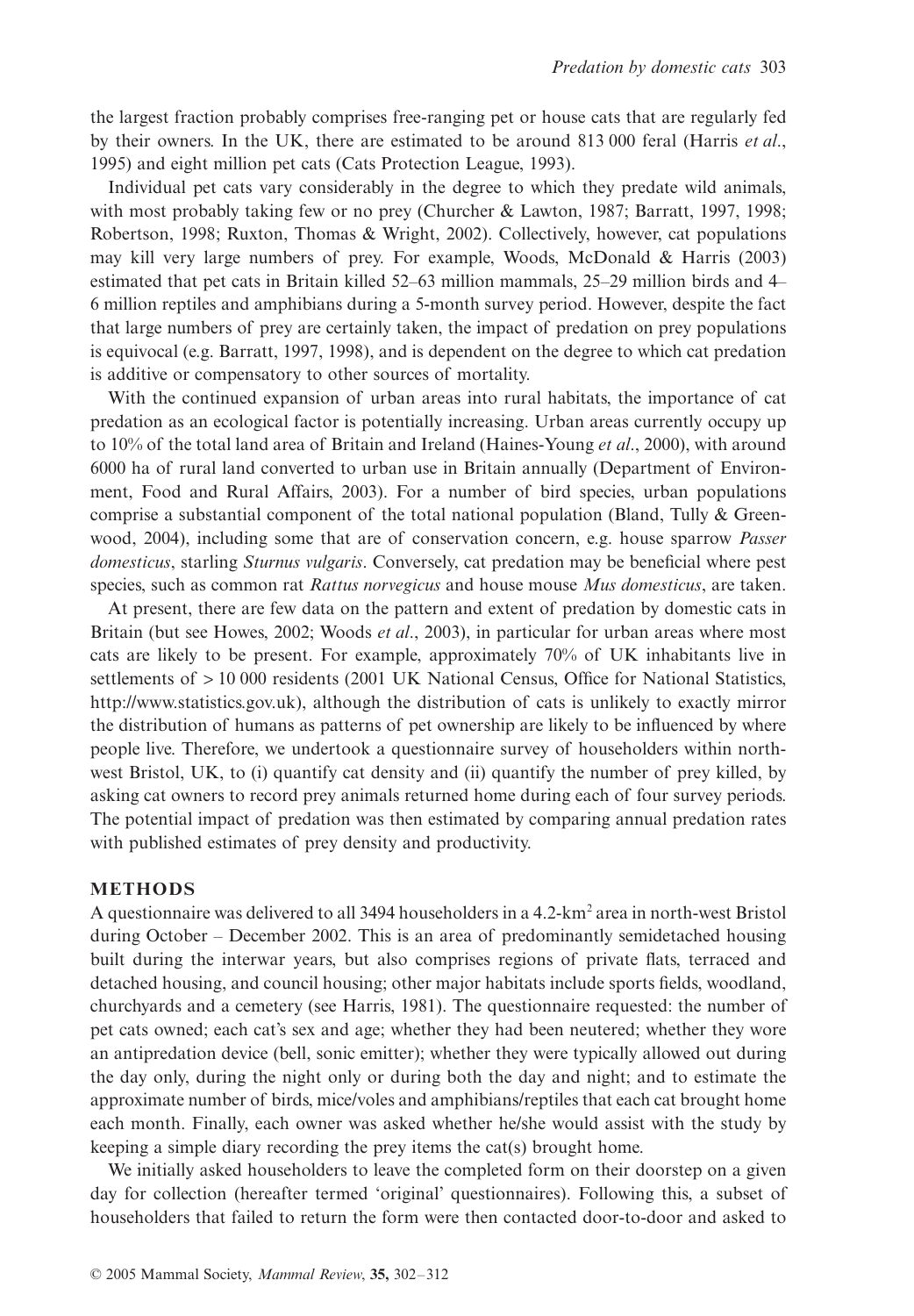complete the form ('follow-up' questionnaires). In all analyses, original and follow-up questionnaires were first compared to determine if the two data sets were statistically different. In those cases where differences were detected, the mean values from the follow-up questionnaires were used to extrapolate the responses of non-respondents, assuming that follow-up questionnaire results were more representative of non-respondents.

All cat owners who stated that they would keep a diary were contacted and asked to record the number of dead and living prey items brought in by their pet(s) during 5 December 2002 – 13 January 2003 (winter: *n* = 40 days), 28 April – 1 June 2003 (spring: *n* = 35 days), 4 October – 2 November 2003 (autumn:  $n = 30$  days) and 24 July – 31 August 2004 (summer:  $n = 39$  days) inclusive. Householders were asked to report all dead animals brought in by their cat(s) so that they could be collected for identification: prey recorded as, e.g. 'mouse' or 'small bird', and not identified by us, were classified as unidentified. Sampling periods were spaced out throughout the year in an attempt to reduce participant dropout. At the end of each sampling period, non-respondents were contacted up to five times in an attempt to minimize biases arising from, for example, the disproportionate loss of owners whose cats failed to return any prey during the sampling period. Where possible, owners were asked to identify which cat brought in each prey item.

#### **Estimating predation rates**

The potential impact of cat predation on prey populations was estimated by comparing the minimum, intermediate and maximum number of animals killed annually with published estimates of prey abundance and productivity. Predation rates were based only on those animals returned home dead. Minimum predation rates in each season were calculated as the total number of identified dead prey returned divided by the total number of cats in the survey period. Intermediate and maximum predation rates were derived by first classifying unidentified prey, assuming that they exactly mirrored the distribution of identified prey. It is possible that householders were most likely to be able to identify common prey species, such that unidentified prey would have tended to consist of other less common species: redistributing these less readily identified prey would therefore have the effect of elevating true rates of predation on common species. Alternatively, householders may have simply been unable to identify species generally, in particular juvenile birds: in this case, redistributing unidentified prey would reflect rates of predation on common species. Unidentified mammal and bird remains were redistributed among identified small mammal and passerine categories (i.e. excluding grey squirrel *Sciurus carolinensis* and columbiforms). Intermediate predation rates were then calculated by dividing the number of dead prey returned by the total number of cats. Maximum predation rates were calculated by dividing the number of dead prey returned by the total number of cats that returned  $\geq 1$  prey, including instances where, for example, only one prey was recorded for a household containing two cats. All predation rates were then multiplied by a factor of 3.3: Kays & DeWan (2004) recorded a return rate of 1.67 prey/ cat/month  $(n = 12 \text{ cats})$  using a similar approach to that adopted in the current study, compared with a kill rate of 5.54 prey/cat/month for 11 radio-collared cats whose hunting behaviour was observed directly. The number of prey killed annually per unit area  $(km^2)$  was then calculated by multiplying the predation rate in each corresponding survey period by 91 days and summing across the year.

#### **Potential impact of cat predation**

Pre-breeding small mammal density was derived from the adjusted density estimates for woodland (9% of study area), scrub (24%), gardens of semidetached houses (20%) and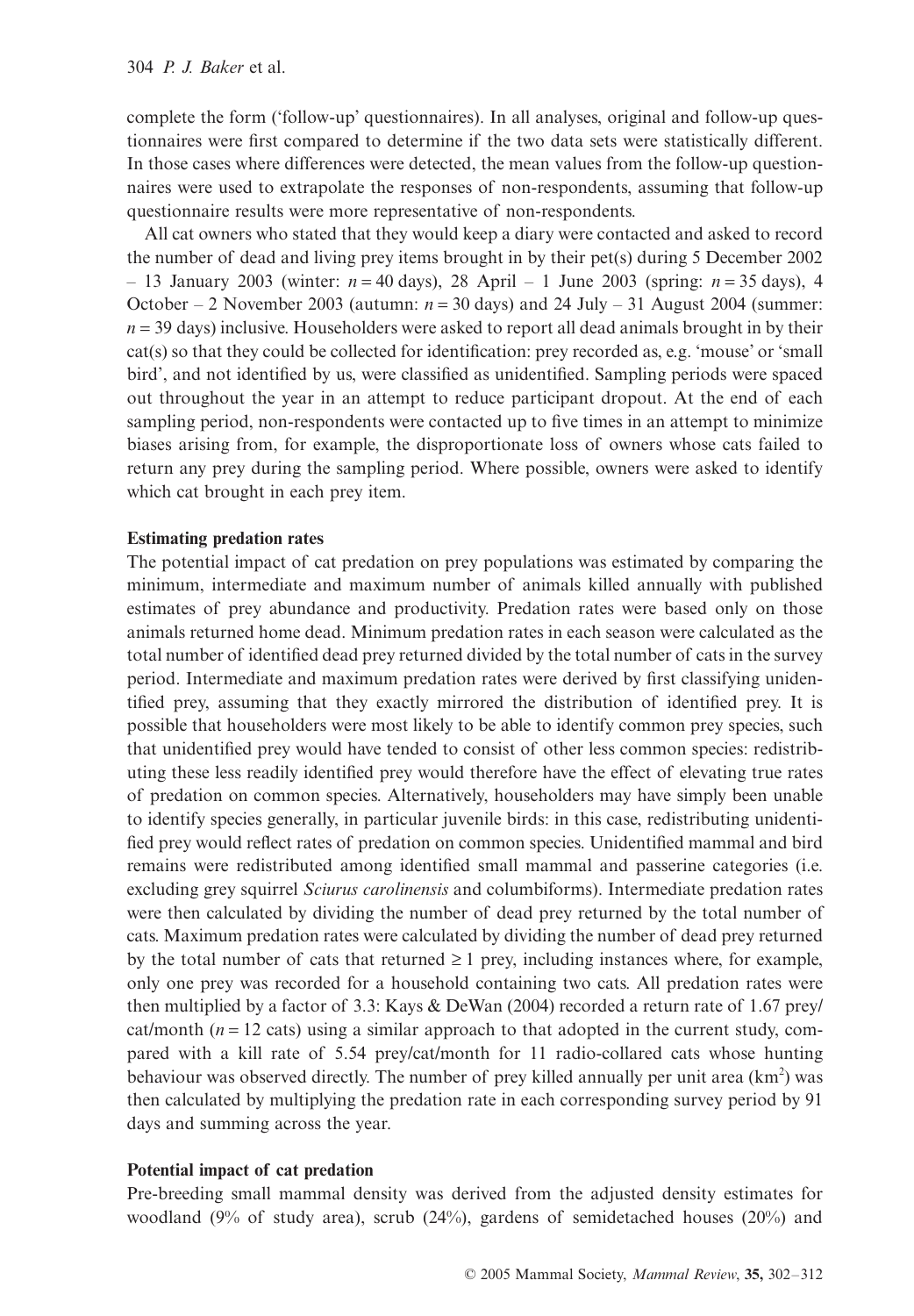gardens of detached houses  $(8\%)$  quoted by Dickman & Doncaster (1987): data quoted for semidetached houses and woodlands were utilized to estimate density in the gardens of terraced houses  $(5%)$  and allotment gardens  $(1%)$ , as these habitats appear comparable (Ansell, 2004). All other habitats were assumed to be unproductive. Grey squirrel density was taken as 0.1/ha (Harris *et al*., 1995). Common rat density was estimated assuming that 13% of households were infested (Langton, Cowan & Meyer, 2001), with a mean of 2.2 rats per infestation (Harris *et al*., 1995).

Maximum productivity was estimated from the length of the breeding season divided by the length of each breeding attempt (gestation plus lactation) multiplied by average litter size (Corbet & Harris, 1991), i.e. ignoring any effect of density on the proportion of females breeding. For rats, it was assumed that 30% of breeding females produced a maximum of five litters throughout the year (Corbet & Harris, 1991): this is equivalent to each female producing 1.5 litters/year.

Breeding bird density in the City of Bristol has been measured annually in selected 1 km squares as part of the British Trust for Ornithology's Breeding Bird Survey for a number of years, and during 2001, over 58% of the city was surveyed (Bland, 2001). In each survey square, two 1-km transects were walked early in the morning twice each year, first between 1 April – 15 May, and then again at least 4 weeks later before the end of June. Surveyors were able to recognize species by sight and song. Average densities of species in the nine 1 km squares centred on the study site (OS grid co-ordinate: 356176) were obtained from R. Bland and J. Tully (personal communication). Productivity was estimated by multiplying prey density by the number of broods raised and average brood size at fledging [\(http://](http://) www.bto.org). For both birds and mammals, the pre-breeding population sex ratio was assumed to be equal.

The minimum impact of cat predation was calculated by dividing the minimum number of animals killed by the sum of pre-breeding density and productivity. As the number of offspring produced annually typically exceeds the size of the pre-breeding density, maximum impact was calculated by dividing the maximum number of animals killed by pre-breeding density alone. Intermediate impacts (ranging from smallest to largest) were calculated by dividing the intermediate number of animals killed by pre-breeding density and productivity combined, productivity alone and pre-breeding density alone, respectively. In all cases, we have assumed that live individuals rescued by owners and released would have survived.

### **RESULTS**

Overall, 1243 questionnaires (36%) were collected (1027 original, 216 follow-up). There was a significant difference between the proportion of 'original' (24%) and 'follow-up' (17%) respondents owning cats  $(\chi^2) = 4.64$ ,  $P < 0.05$ ). Assuming that the same proportion of nonrespondents on the study site owned cats as in the follow-up survey, it was estimated that 674 householders (19%) owned cats on the study site. There was no significant difference between original and follow-up respondent cat owners with respect to the mean number of cats they owned (Mann–Whitney test:  $W = 4458.5$ ,  $N_1 = 246$ ,  $N_2 = 37$ , NS; mean = 1.43 cats/household). Overall, cat density was 229 cats/km<sup>2</sup>, with a total population of 962 cats (28 cats per 100 households).

Eighty-nine householders ( $n = 131$  cats) participated in data collection, although not all householders collected data in all seasons. Overall, 271 dead and 87 living prey items were recorded (Table 1). The most commonly recorded prey species was the wood mouse *Apodemus sylvaticus*, accounting for 62% and 82% of records of dead and living prey, respectively. Estimated intermediate predation rates for each season were: spring, 1348 prey/km<sup>2</sup>; summer,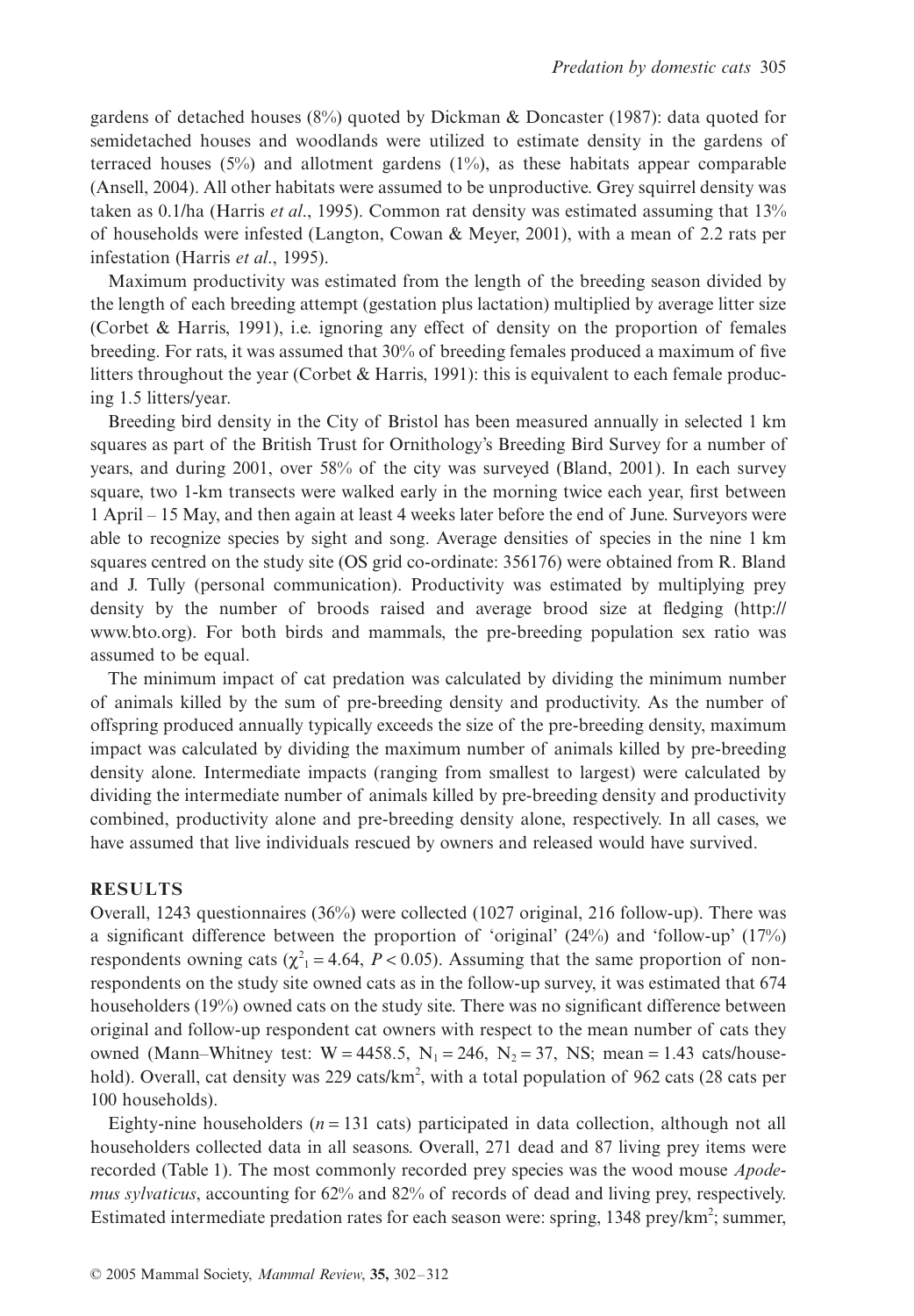|                                                                                                                                   | $n = 81$ houses)<br>$n = 121 \text{ cats}$<br>$=$ 35 days)<br>auride<br>$\overline{a}$ |               | $(n = 63$ houses)<br>$(n=39 \text{ days})$<br>$(n=92 \text{ cats})$<br>Summer |         | $(n = 72 \text{ houses})$<br>$(n = 102 \text{ cats})$<br>$(n=30 \text{ days})$<br>Autumn |                | $n = 80$ houses)<br>$(n = 117 \text{ cats})$<br>$(n = 40 \text{ days})$<br>Winter |         | $(n = 89$ houses)<br>$(n = 144 \text{ days})$<br>$(n = 131 \text{ cats})$<br>Total |         |
|-----------------------------------------------------------------------------------------------------------------------------------|----------------------------------------------------------------------------------------|---------------|-------------------------------------------------------------------------------|---------|------------------------------------------------------------------------------------------|----------------|-----------------------------------------------------------------------------------|---------|------------------------------------------------------------------------------------|---------|
| Species                                                                                                                           | Dead                                                                                   | Living        | Dead                                                                          | Living  | Dead                                                                                     | Living         | Dead                                                                              | Living  | Dead                                                                               | Living  |
| Mammals                                                                                                                           |                                                                                        |               |                                                                               |         |                                                                                          |                |                                                                                   |         |                                                                                    |         |
| Common shrew Sorex araneus                                                                                                        | 2[2.3]                                                                                 |               | 0.010                                                                         |         | 0 [0.0]                                                                                  |                | 0.010                                                                             |         |                                                                                    |         |
| Grey squirrel Sciurus carolinensis                                                                                                | 0.010                                                                                  | $\circ$       | 0 [0.0]                                                                       | $\circ$ | 2 [2.0]                                                                                  |                | 2 [2.0]                                                                           |         | 4                                                                                  |         |
| Wood mouse Apodemus sylvaticus                                                                                                    | [32.1]<br>òó                                                                           | 그             | 54 [54.0]                                                                     | 25      | 51 [51.9]                                                                                | $\overline{1}$ | 35 [36.9]                                                                         | 51      | 168                                                                                |         |
| Bank vole Clethrionomys glareolus                                                                                                 | 1[1.1]                                                                                 | ∊             | 5 [5.0]                                                                       | $\circ$ | $0.0$ ]                                                                                  | $\circ$        | 0 [0.0]                                                                           |         | ≌                                                                                  | $\circ$ |
| Common rat Rattus norvegicus                                                                                                      | 3 [3.4]                                                                                |               | [1.0]                                                                         | $\circ$ | [1.0]                                                                                    |                | $\Xi$                                                                             |         | ≌                                                                                  |         |
| Unidentified rodent                                                                                                               |                                                                                        |               | I<br>$\circ$                                                                  | $\circ$ | I<br>$\circ$                                                                             |                |                                                                                   |         | ᆉ                                                                                  |         |
| Unidentified mammal                                                                                                               | I                                                                                      | ⊂             | I<br>$\circ$                                                                  | ⊂       | I                                                                                        |                |                                                                                   |         | 4                                                                                  | ⊂       |
| Birds                                                                                                                             |                                                                                        |               |                                                                               |         |                                                                                          |                |                                                                                   |         |                                                                                    |         |
| House sparrow Passer domesticus                                                                                                   | 8 [11.4]                                                                               |               | 6 [9.0]                                                                       |         | [0.0]                                                                                    |                | 0[0.0]                                                                            |         |                                                                                    |         |
| Dunnock Prunella modularis                                                                                                        | 4 [5.7]                                                                                |               | $[1.5]$                                                                       |         | $[2.0]$                                                                                  |                | [0.0]                                                                             |         |                                                                                    |         |
| Blue tit Parus caeruleus                                                                                                          | 3[4.3]                                                                                 |               | $[3.0]$<br>$\sim$                                                             |         | [0.0]                                                                                    |                | 3 [3.4]                                                                           |         |                                                                                    | $\circ$ |
| Great tit Parus major                                                                                                             | $[1.4]$                                                                                |               | 0.010                                                                         |         | $[0.0]$                                                                                  |                | 0 [0.0]                                                                           |         |                                                                                    | $\circ$ |
| Blackbird Turdus merula                                                                                                           | 2 [2.8]                                                                                | $\circ$       | [0.0]<br>$\circ$                                                              | $\circ$ | $[0.0]$                                                                                  | $\circ$        | 2 [2.3]                                                                           |         |                                                                                    | $\circ$ |
| Starling Sturnus vulgaris                                                                                                         | $3\ [4.3]$                                                                             | $\circ$       | $[0.0]$<br>$\circ$                                                            | $\circ$ | $[0.0]$<br>$\circ$                                                                       | $\circ$        | 0 [0.0]                                                                           | $\circ$ |                                                                                    | $\circ$ |
| Robin Erithacus rubecula                                                                                                          | $8$ [11.4]                                                                             | $\circ$       | $[4.5]$<br>$\epsilon$                                                         | $\circ$ | $[0.0]$<br>$\circ$                                                                       | $\circ$        | $1$ [1.1]                                                                         | $\circ$ |                                                                                    | $\circ$ |
| Wren Troglodytes troglodytes                                                                                                      | 2 [2.8]                                                                                | $\circ$       | [0.0]<br>$\circ$                                                              | $\circ$ | $[0.0]$<br>$\circ$                                                                       | $\circ$        | $\Xi$                                                                             | $\circ$ |                                                                                    | $\circ$ |
| Wood pigeon Columba palumbus                                                                                                      | 0.010                                                                                  |               | [0.0]<br>$\circ$                                                              | $\circ$ | [0.0]                                                                                    |                | $[1.0]$                                                                           |         |                                                                                    | $\circ$ |
| Feral pigeon Columba livia                                                                                                        | [0.0]                                                                                  |               | [1.0]                                                                         |         | [2.0]<br>$\mathcal{L}$                                                                   |                | $0.0$ ]                                                                           |         |                                                                                    | $\circ$ |
| Unidentified bird                                                                                                                 | 3                                                                                      |               | ७                                                                             |         |                                                                                          |                |                                                                                   |         | 33                                                                                 | $\circ$ |
| Herpetofauna                                                                                                                      |                                                                                        |               |                                                                               |         |                                                                                          |                |                                                                                   |         |                                                                                    |         |
| Common frog Rana temporaria                                                                                                       | $1$ [1.0]                                                                              | $\mathcal{L}$ | 0.010                                                                         | $\circ$ | 0.010                                                                                    | 0              | [0.0]                                                                             | $\circ$ |                                                                                    | $\sim$  |
| Total                                                                                                                             | 84. [84.0]                                                                             | 25            | 79 [79.0]                                                                     | 27      | 59 [59.0]                                                                                | $\approx$      | 49 [49.0]                                                                         | 17      | 271                                                                                | 87      |
| Data in square brackets indicate revised seasonal totals after redistribution of unidentified prey remains (see text for details) |                                                                                        |               |                                                                               |         |                                                                                          |                |                                                                                   |         |                                                                                    |         |

**Table 1.** Summary of prey items brought home

Table 1. Summary of prey items brought home

© 2005 Mammal Society, *Mammal Review*, **35,** 302–312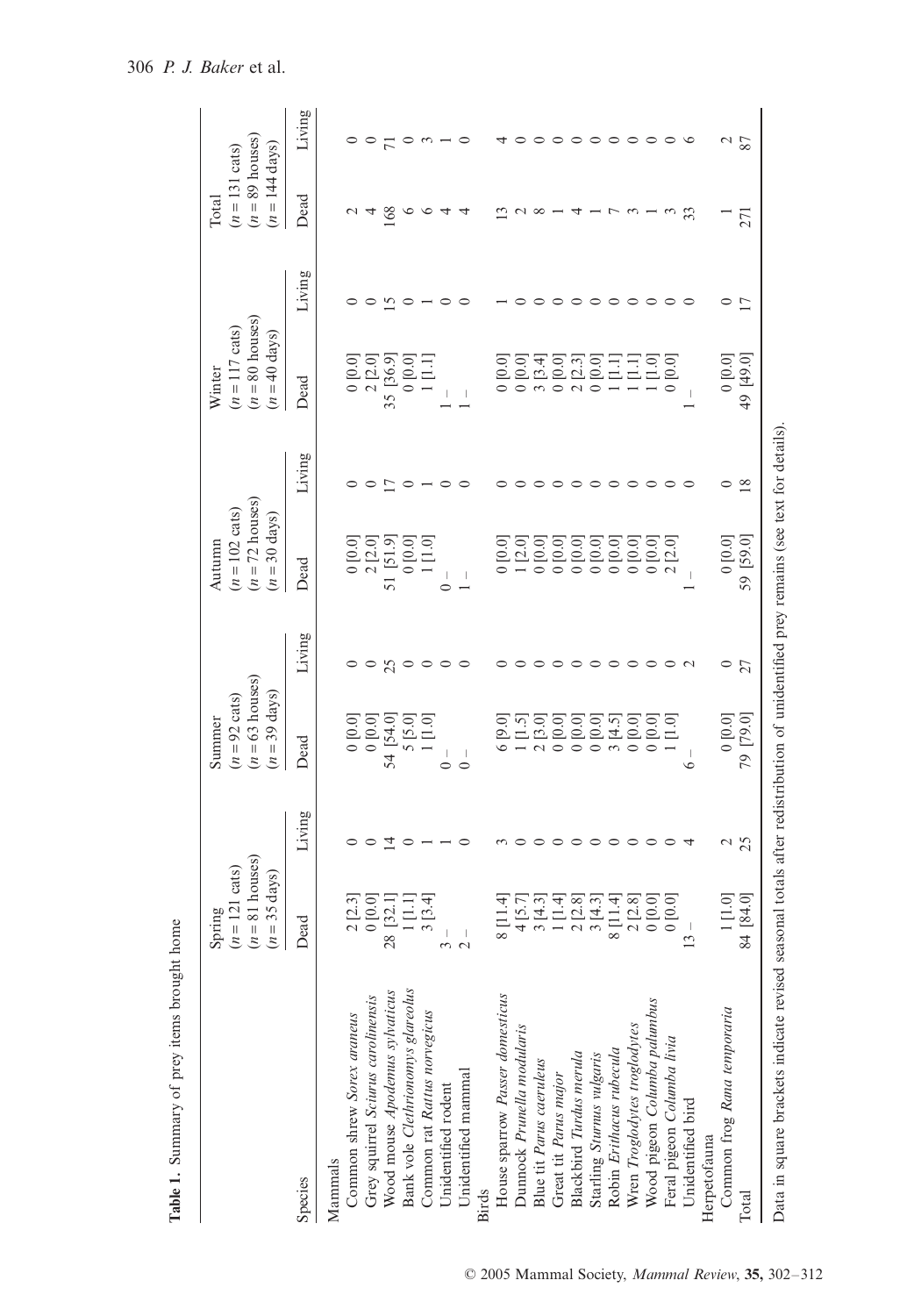1514 prey/km<sup>2</sup>; autumn, 1324 prey/km<sup>2</sup>; and winter, 720 prey/km<sup>2</sup> (Table 2). This was equivalent to an annual rate of 4906 prey/km<sup>2</sup> or 21 prey/cat/annum. However, in all seasons, the majority of cats (57%, 51%, 73% and 74%, respectively) did not return any dead prey (Table 2). Pre-breeding prey abundance and productivity is summarized in Table 3, and the potential impact on prey populations is outlined in Table 4.

Fifty-two households, containing 77 cats, recorded data in all four seasons. Collectively, these returned 212 dead prey items, an average of 2.8 prey items per cat in the sampling periods (*n* = 144 days) or 7.0 prey/cat/annum. There was no significant difference between seasons in the predation rate per household for this subsample (Friedman test:  $\chi^2$ <sub>3</sub> = 5.64,  $P > 0.05$ ), although a large number of these households had zero rates for three ( $n = 9$ ) households) or four  $(n = 17)$  seasons.

#### **DISCUSSION**

The intermediate predation rate observed in this study (21 prey/cat/annum) was at the low end of the spectrum reported in similar previous studies in the UK  $(14 -$ Churcher & Lawton, 1987; 28.9 – Howes, 2002; 71.7 – Ruxton *et al.* (2002), based on an average of 5.5 prey per cat in a sampling period of 28 days; and 27.0 – Woods *et al*. (2003), based on an average of 11.3 prey per cat in a sampling period of 153 days), principally because in each sampling period, the majority of cats (51–74%) failed to return any prey. However, there are a number of problems inherent with drawing direct comparisons between studies.

First, the predation rates determined in this study were most reliant on cat density, as this parameter had the greatest magnitude (229 cats/km<sup>2</sup>). We adopted a two-sampling protocol to adjust for the fact that cat owners may have been more likely to leave the original questionnaire on the doorstep as requested. Yet, the follow-up survey could still have overestimated cat density if some householders were more likely to have been absent when we called and these absent householders were less likely to own cats. However, given that the major demographic groupings on the study site were pensioners and middle-class families with children of school age, and given that we attempted to contact residents both during the day and in the evening, it is our opinion that the magnitude of any bias against non-catowning households is likely to be minimal.

Second, recruiting participants into surveys is also susceptible to biases. For example, owners whose cats kill large numbers of prey may be over-represented if owners are keen to demonstrate their pet's hunting prowess and/or if owners of cats that kill very few or no prey consider that such information is not important. We attempted to control for this problem by including a section on the original questionnaire asking householders to estimate the approximate number of prey that each of their cats brought home each month. These data could then have been used to estimate whether the composition of participating owners was biased towards cats that tended to bring large numbers of prey home (which would have overestimated the true pattern of predation) or that tended to bring no prey home (which would have underestimated predation rates). Unfortunately, the vast majority of cat owners did not answer this question or gave information that could not be readily quantified. Consequently, we considered this comparison unreliable. Yet, it must be noted that the majority of cats in each survey period did not bring home any prey, and that half of the households providing year-round data had zero counts in three or four seasons, indicating that the estimated predation rates are not likely to be excessive in magnitude. This is particularly true if cats that did not return any prey were actually taking prey (see below). Predation rates would also be higher if, as seems probable, some live prey individuals rescued by owners subsequently perished.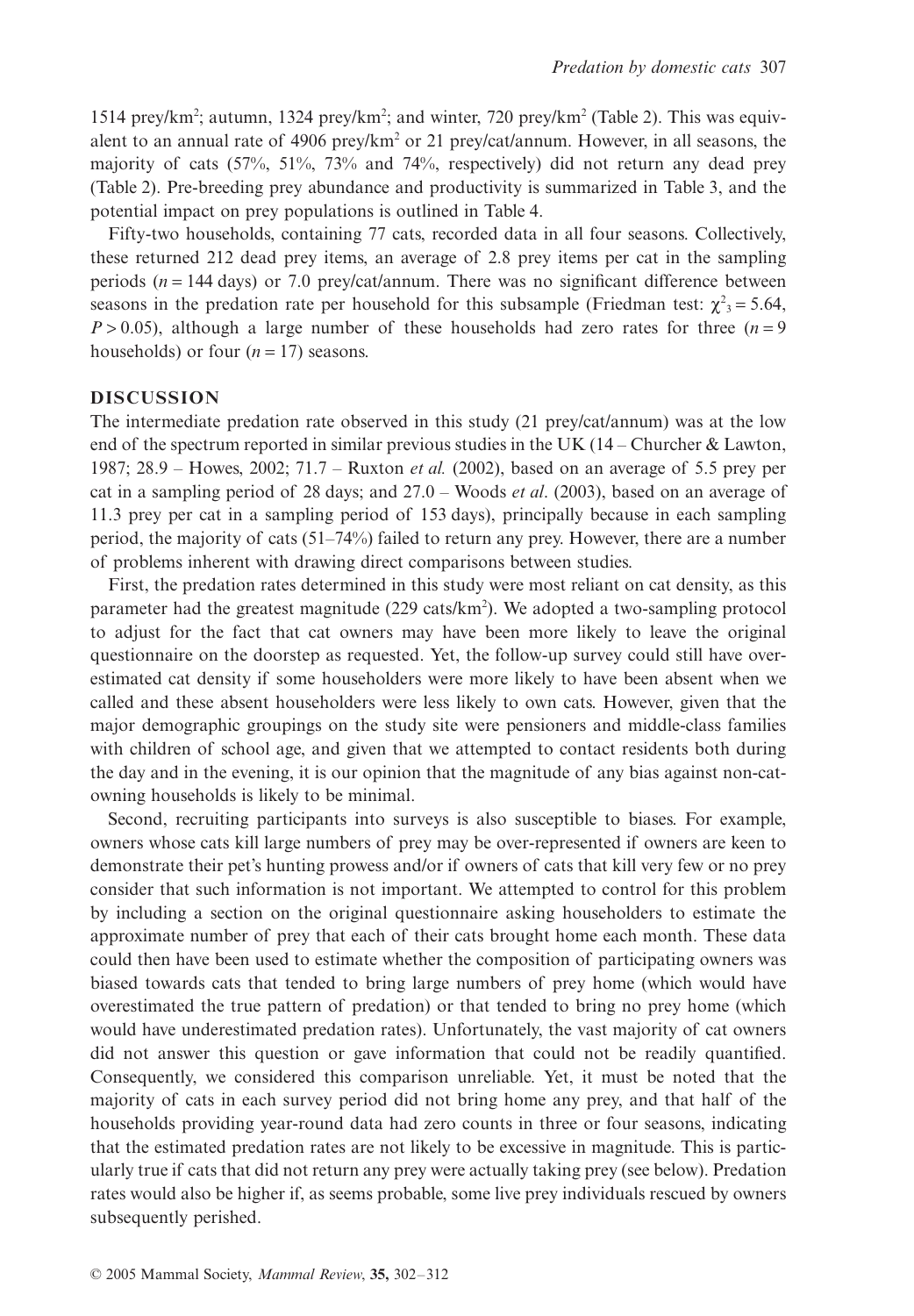|                                                                                                                                                                                                                                                                                                                        | Spring           |                                 |                    | Summer             |                    |                    | Autumn              |                     |                    | Winter              |                     |                    | Annual intermediate                                                                                                                                                                                                                                                                                                                                                                                          |
|------------------------------------------------------------------------------------------------------------------------------------------------------------------------------------------------------------------------------------------------------------------------------------------------------------------------|------------------|---------------------------------|--------------------|--------------------|--------------------|--------------------|---------------------|---------------------|--------------------|---------------------|---------------------|--------------------|--------------------------------------------------------------------------------------------------------------------------------------------------------------------------------------------------------------------------------------------------------------------------------------------------------------------------------------------------------------------------------------------------------------|
| Species                                                                                                                                                                                                                                                                                                                | Min.             | $(n = 121)$ $(n = 121)$<br>Int. | $(n = 52)$<br>Max. | $(n = 92)$<br>Min. | $(n = 92)$<br>Int. | $(n = 45)$<br>Max. | $(n = 102)$<br>Min. | $(n = 102)$<br>Int. | $(n = 28)$<br>Max. | $(n = 117)$<br>Мin. | $(n = 117)$<br>Int. | $(n = 30)$<br>Max. | (minimum-maximum)<br>predation rate                                                                                                                                                                                                                                                                                                                                                                          |
| Mammals                                                                                                                                                                                                                                                                                                                |                  |                                 |                    |                    |                    |                    |                     |                     |                    |                     |                     |                    |                                                                                                                                                                                                                                                                                                                                                                                                              |
| Common shrew                                                                                                                                                                                                                                                                                                           |                  |                                 | 87                 |                    |                    |                    |                     |                     |                    |                     |                     |                    | $37(32 - 87)$                                                                                                                                                                                                                                                                                                                                                                                                |
| Grey squirrel                                                                                                                                                                                                                                                                                                          |                  |                                 |                    |                    |                    |                    | $\frac{45}{5}$      | $\frac{45}{5}$      |                    |                     |                     | 120                | 76 (74–284)                                                                                                                                                                                                                                                                                                                                                                                                  |
| Wood mouse                                                                                                                                                                                                                                                                                                             | 455              | 521                             | 1213               | 1035               | 1035               |                    | 1146                | 1166                | 1424               | $\frac{29}{514}$    | 31                  | 2115               | 3265 (3150-9692)                                                                                                                                                                                                                                                                                                                                                                                             |
| <b>Bank</b> vole                                                                                                                                                                                                                                                                                                       | $\overline{16}$  |                                 | 42                 | 96                 | 66                 | 2116<br>196        |                     |                     |                    |                     | $\circ$             |                    | $114(112 - 237)$                                                                                                                                                                                                                                                                                                                                                                                             |
| Common rat                                                                                                                                                                                                                                                                                                             | $^{49}$          |                                 | 128                |                    |                    |                    | S                   | 22                  | 82                 |                     | 16                  | $\mathcal{C}$      | $113(105-313)$                                                                                                                                                                                                                                                                                                                                                                                               |
| <b>Birds</b>                                                                                                                                                                                                                                                                                                           |                  |                                 |                    |                    |                    |                    |                     |                     |                    |                     |                     |                    |                                                                                                                                                                                                                                                                                                                                                                                                              |
| House sparrow                                                                                                                                                                                                                                                                                                          |                  |                                 | 431                | 115                | $\overline{2}$     | 353                |                     |                     |                    |                     |                     |                    | 358 (245–783)                                                                                                                                                                                                                                                                                                                                                                                                |
| Dunnock                                                                                                                                                                                                                                                                                                                | 65               |                                 | 215                |                    |                    |                    | $\mathbb{Z}$        | 45                  | 164                |                     |                     |                    | $166(107 - 438)$                                                                                                                                                                                                                                                                                                                                                                                             |
| Blue tit                                                                                                                                                                                                                                                                                                               |                  |                                 | 162                | 38                 | 57                 | 118                |                     |                     |                    | $\ddot{4}$          | $\mathsf{S}0$       | 195                | $177(131 - 475)$                                                                                                                                                                                                                                                                                                                                                                                             |
| Great tit                                                                                                                                                                                                                                                                                                              |                  |                                 | 53                 |                    |                    |                    |                     |                     |                    |                     |                     |                    | $23(16-53)$                                                                                                                                                                                                                                                                                                                                                                                                  |
| Blackbird                                                                                                                                                                                                                                                                                                              |                  |                                 | 106                |                    |                    |                    | $\circ$             |                     |                    | 29                  |                     | 132                | $79(62 - 238)$                                                                                                                                                                                                                                                                                                                                                                                               |
| Starling                                                                                                                                                                                                                                                                                                               |                  |                                 | 162                | $\circ$            | $\circ$            |                    | $\circ$             | $\circ$             | $\circ$ $\circ$    | $\circ$             | $\approx$ 0         |                    | $70(49 - 162)$                                                                                                                                                                                                                                                                                                                                                                                               |
| Robin                                                                                                                                                                                                                                                                                                                  | $\overline{130}$ | 185                             | 431                | 57                 | 86                 | 176                | $\circ$             |                     | $\circ$ $\circ$    | $\overline{15}$     | $\overline{5}$      |                    | 288 (202-670)                                                                                                                                                                                                                                                                                                                                                                                                |
| Wren                                                                                                                                                                                                                                                                                                                   |                  |                                 | 106                |                    |                    | $\circ$            | $\circ$             |                     |                    | 15                  | 16                  | 6357               | $62(47-169)$                                                                                                                                                                                                                                                                                                                                                                                                 |
| Wood pigeon                                                                                                                                                                                                                                                                                                            |                  |                                 |                    |                    |                    |                    | $\circ$             |                     | $\circ$            | 15                  | 15                  |                    | $15(15-57)$                                                                                                                                                                                                                                                                                                                                                                                                  |
| Feral pigeon                                                                                                                                                                                                                                                                                                           |                  |                                 |                    | $\overline{19}$    | $\overline{19}$    | $\overline{3}$     | 45                  | 45                  | 164                |                     |                     |                    | $64(64-203)$                                                                                                                                                                                                                                                                                                                                                                                                 |
| Total                                                                                                                                                                                                                                                                                                                  | 1055             | 1348                            | 3136               | 1399               | 1514               | 3096               | 1281                | 1324                | 4822               | 676                 | 720                 | 2808               | 4906 (4412-13862)                                                                                                                                                                                                                                                                                                                                                                                            |
| of cats used in each calculation. Rates were then multiplied by a factor of 3.3 to account for the proportion of prey killed that was returned home (see text for details). Each<br>Minimum predation rates were determined<br>by dividing the total number of dead prey<br>season. Intermediate rates were determined |                  |                                 |                    |                    |                    |                    |                     |                     |                    |                     |                     |                    | unidentified prey redistributed in accordance with distribution of identified prey) by the number of cats returning ≥l prey in each<br>by dividing the total number of dead prey by the total number of cats in each survey period. Figures in brackets indicate the number<br>by dividing the number of identified prey by the total number of cats in each season. Maximum predation rates were determined |

 $\widehat{\phantom{m}}$ 

**Table 2.** Estimated minimum (min.), intermediate (int.) and maximum (max.) seasonal predation rates (prey killed per km2

season was assumed to last 91 days. Note that subtotals for minimum estimates excluded unidentified prey and are therefore not true totals.

season was assumed to last 91 days. Note that subtotals for minimum estimates excluded unidentified prey and are therefore not true totals.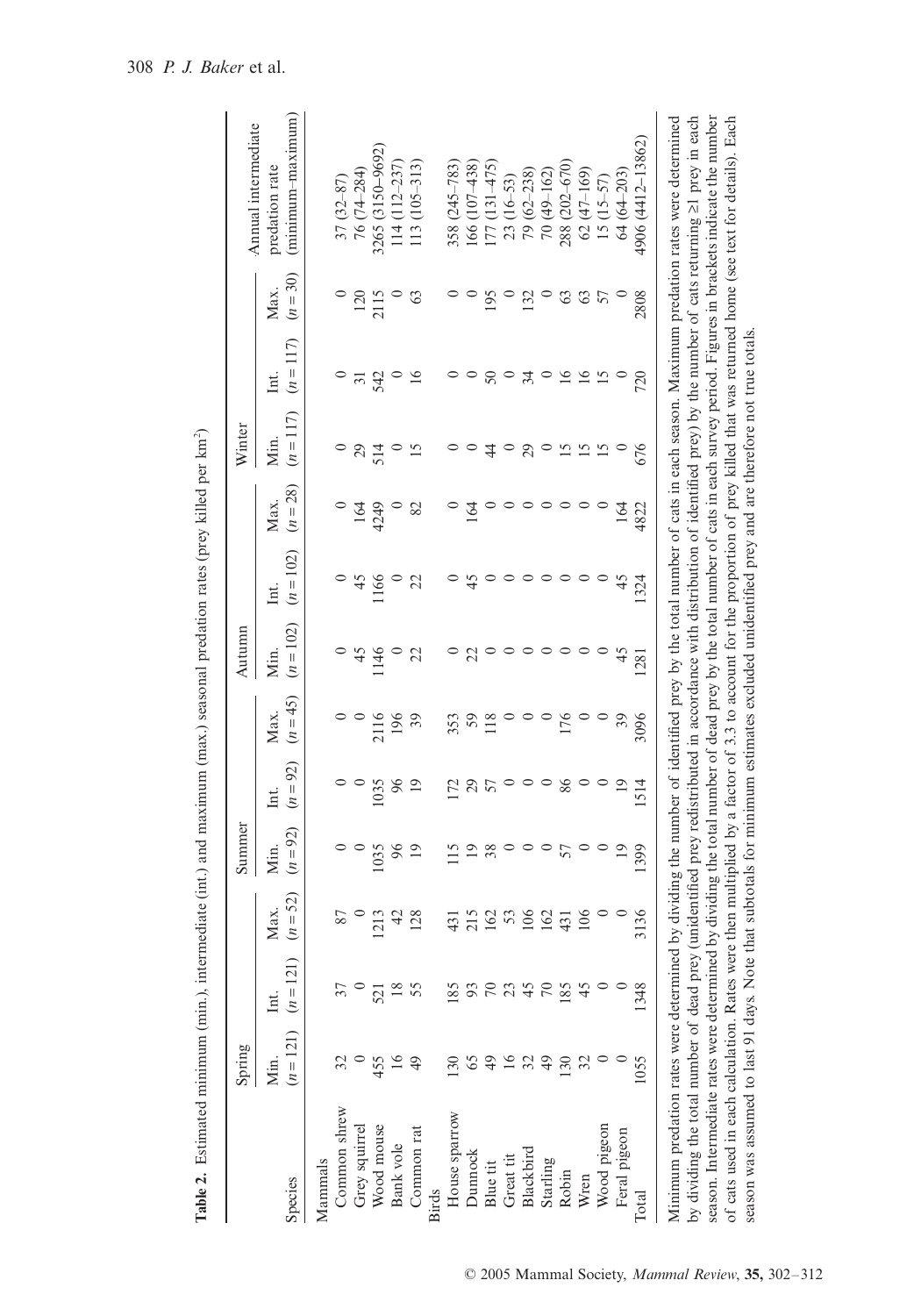|                 | Pre-breeding<br>density<br>$(\text{prey}/\text{km}^2)$ | Productivity (young per year) |                   |                   |
|-----------------|--------------------------------------------------------|-------------------------------|-------------------|-------------------|
| <b>Species</b>  |                                                        | Litter/brood per year         | Litter/brood size | Annual production |
| Mammals         |                                                        |                               |                   |                   |
| Common shrew    | 1382                                                   | 3.8                           | 6.0               | 15755             |
| Grey squirrel   | 100                                                    | 1.6                           | 3.0               | 240               |
| Wood mouse      | 2051                                                   | 5.1                           | 5.5               | 28 770            |
| Bank vole       | 623                                                    | 4.6                           | 3.6               | 5 1 6 2           |
| Common rat      | 238                                                    | 1.5                           | 7.5               | 1 3 3 8           |
| <b>Birds</b>    |                                                        |                               |                   |                   |
| House sparrow   | 120                                                    | 2.5                           | 2.84              | 426               |
| Dunnock         | 50                                                     | 2.0                           | 3.67              | 184               |
| Blue tit        | 120                                                    | 1.0                           | 7.50              | 450               |
| Great tit       | 60                                                     | 1.0                           | 6.56              | 197               |
| Blackbird       | 180                                                    | 2.5                           | 3.36              | 756               |
| <b>Starling</b> | 60                                                     | 1.5                           | 3.86              | 174               |
| Robin           | 80                                                     | 2.0                           | 4.50              | 360               |
| Wren            | 100                                                    | 1.0                           | 5.16              | 258               |

**Table 3.** Estimated patterns of prey density and productivity (see text for details)

**Table 4.** Comparison of the minimum (m), intermediate (I) and maximum (M) predation rates (Table 2) with pre-breeding prey abundance (A) and productivity (P) (Table 3)

|                 |                                         | Impact      |               |           |         |         |
|-----------------|-----------------------------------------|-------------|---------------|-----------|---------|---------|
|                 | Predation rate                          | Minimum     | Intermediate  |           |         | Maximum |
| <b>Species</b>  | $(\text{prey}/\text{km}^2/\text{year})$ | ${m/(A+P)}$ | ${I/(A + P)}$ | $\{I/P\}$ | ${I/A}$ | ${M/A}$ |
| Mammals         |                                         |             |               |           |         |         |
| Common shrew    | $37(32 - 87)$                           | < 0.01      | < 0.01        | < 0.01    | 0.03    | 0.06    |
| Grey squirrel   | 76 (74–284)                             | 0.22        | 0.22          | 0.32      | 0.76    | 2.84    |
| Wood mouse      | 3265 (3150-9692)                        | 0.10        | 0.11          | 0.11      | 1.59    | 4.73    |
| Bank vole       | $114(112 - 237)$                        | 0.02        | 0.02          | 0.02      | 0.18    | 0.38    |
| Common rat      | $113(105-313)$                          | 0.07        | 0.07          | 0.08      | 0.48    | 1.31    |
| <b>Birds</b>    |                                         |             |               |           |         |         |
| House sparrow   | 358 (245–783)                           | 0.45        | 0.65          | 0.84      | 2.98    | 6.53    |
| Dunnock         | $166(107-438)$                          | 0.46        | 0.71          | 0.91      | 3.33    | 8.76    |
| Blue tit        | $177(131-475)$                          | 0.23        | 0.31          | 0.39      | 1.48    | 3.96    |
| Great tit       | $23(16-53)$                             | 0.06        | 0.09          | 0.12      | 0.38    | 0.88    |
| Blackbird       | $79(62 - 238)$                          | 0.07        | 0.08          | 0.10      | 0.44    | 1.32    |
| <b>Starling</b> | $70(49-162)$                            | 0.21        | 0.30          | 0.40      | 1.16    | 2.71    |
| Robin           | 288 (202-670)                           | 0.46        | 0.65          | 0.80      | 3.59    | 8.38    |
| Wren            | $62(47-169)$                            | 0.13        | 0.17          | 0.24      | 0.62    | 1.69    |

Third, studies of cat predation are drawn from different habitats with different prey bases, such that predation rates of cats in rural areas with increased levels of available prey may be substantially higher (e.g. Howes, 2002). The relatively small number of prey species taken during this study is consistent with the reduction in species' diversity typically observed in urban areas, where communities tend to consist of a small number of synanthropic species tolerant of human activities, but which may be very abundant (Luniak, 2004). In high-density predator populations, such as in this study, individuals may also be restricted to small home ranges (Kays & DeWan, 2004), thereby reducing the range of prey they can encounter and their impact, but which may enhance localized effects (see Baker *et al*., 2003).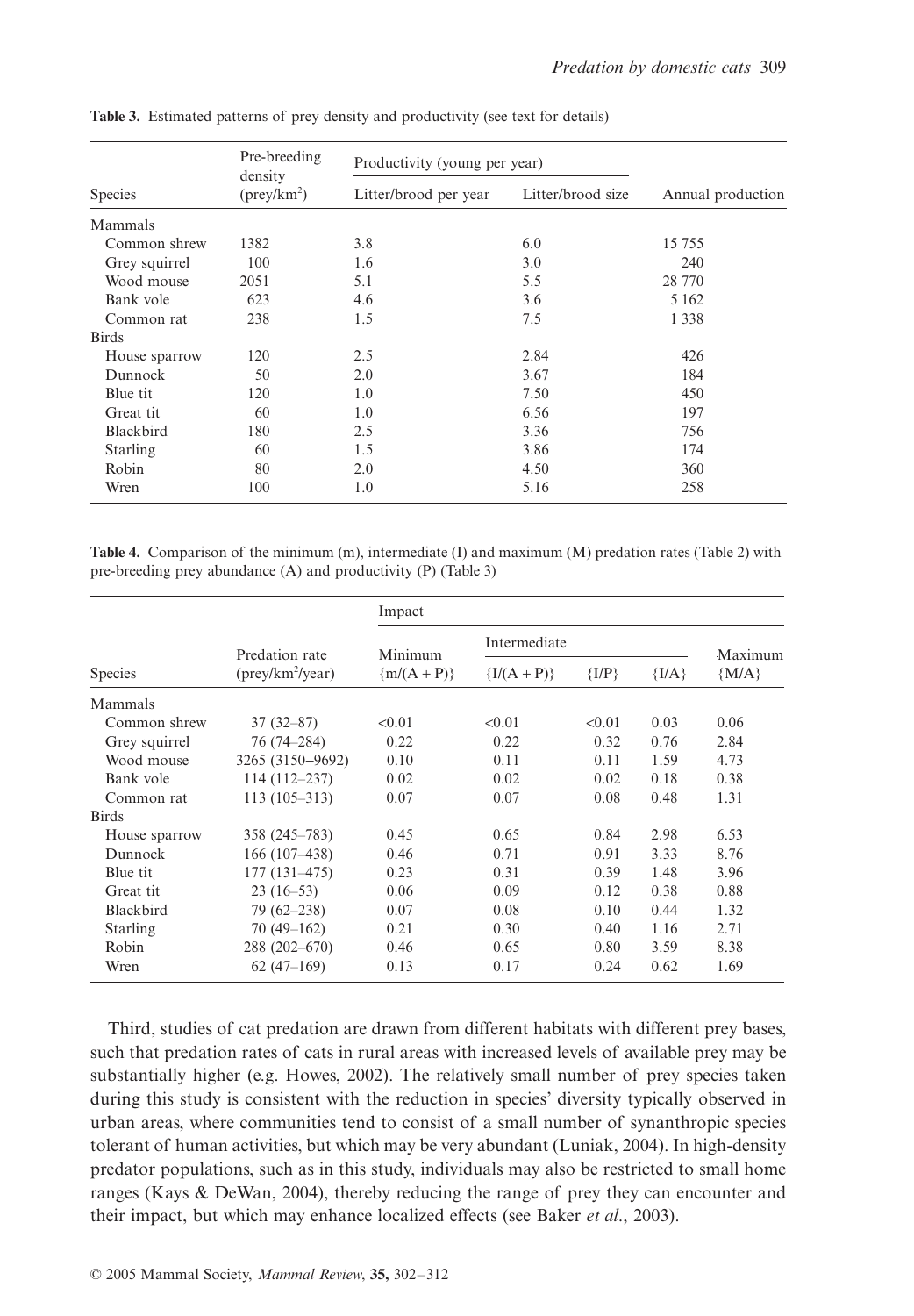Last, the method utilized implicitly assumes that the rate at which prey is returned home is consistent across populations, yet the magnitude of any difference between populations is unknown. In this study, we have utilized a conversion factor of 3.3 to estimate the actual number of prey killed, based on the work of Kays & DeWan (2004). To the best of our knowledge, this is the only study that has managed to quantify this parameter. Consequently, there is the need for additional studies to determine the consistency of this estimate. Furthermore, attention must also be paid to cats that fail to return any prey home; the assumption that these individuals had not killed anything would have significantly underestimated predation rates if they were taking prey.

#### **Impact of cat predation**

Minimum predation rates were moderately high for three species: house sparrow (predation equivalent to 45% of the combined total of pre-breeding density and annual productivity), dunnock (46%) and robin (46%: Table 4). In these species, intermediate predation rates were equivalent to 80–91% of productivity alone and 65–71% of the combined total of prebreeding density and annual productivity. Such losses are likely to be non-trivial and warrant further investigation, in particular whether cat predation is additive or compensatory to other forms of mortality.

The difference in magnitude of these estimates is dependent on the treatment of unidentified prey remains. Minimum rates were derived solely from identified prey items, whereas intermediate rates were estimated from both identified and unidentified prey remains under the assumption that unidentified prey consisted of the same species, and in the same relative abundance, as those that had been identified. We believe that this was likely to be true since the majority of unidentified prey probably related to predation on juvenile birds in spring and summer, which householders were unlikely to be able to identify even if they were common species. The assumption of identical distributions is less clear, and future studies should therefore aim to recover all carcasses for positive identification.

The house sparrow has previously been identified as potentially vulnerable to the impact of cat predation (Churcher & Lawton, 1987), and is typically the most common avian species taken in UK studies (Howes, 2002; Woods *et al*., 2003; but see Mead, 1982). Nationally, this species is declining in urban areas (Siriwardena, Robinson & Crick, 2002), but numbers appear to be stable in Bristol as a whole (J. Tully, personal communication). However, given that house sparrow distribution is highly heterogeneous and that the study site was an area of low density (Bland, 1998), it is possible that cat predation was significantly affecting levels of recruitment and creating a dispersal sink for more productive neighbouring areas: similar effects may also have been evident for robins and dunnocks. Consequently, we would recommend quantification of age-specific patterns and rates of mortality, predation and dispersal in these species.

Overall, therefore, the levels of predation by individual cats observed in this study were towards the lower end of rates quantified in previous studies, yet direct comparisons between studies are difficult. Collectively, despite occurring at very high densities, the summed effects on prey populations appeared unlikely to affect population size for the majority of prey species. This may be attributable to selection for prey species that have successfully adapted to the urban environment, including the predation pressure exerted by cats. However, for three species there was evidence that the impact of cat predation may be significant. Consequently, the overall impact of predation by domestic cats in urban areas warrants further investigation, including: (i) consideration of prior species' loss in the formation of current urban animal communities; (ii) the use of manipulative experiments and/or comparative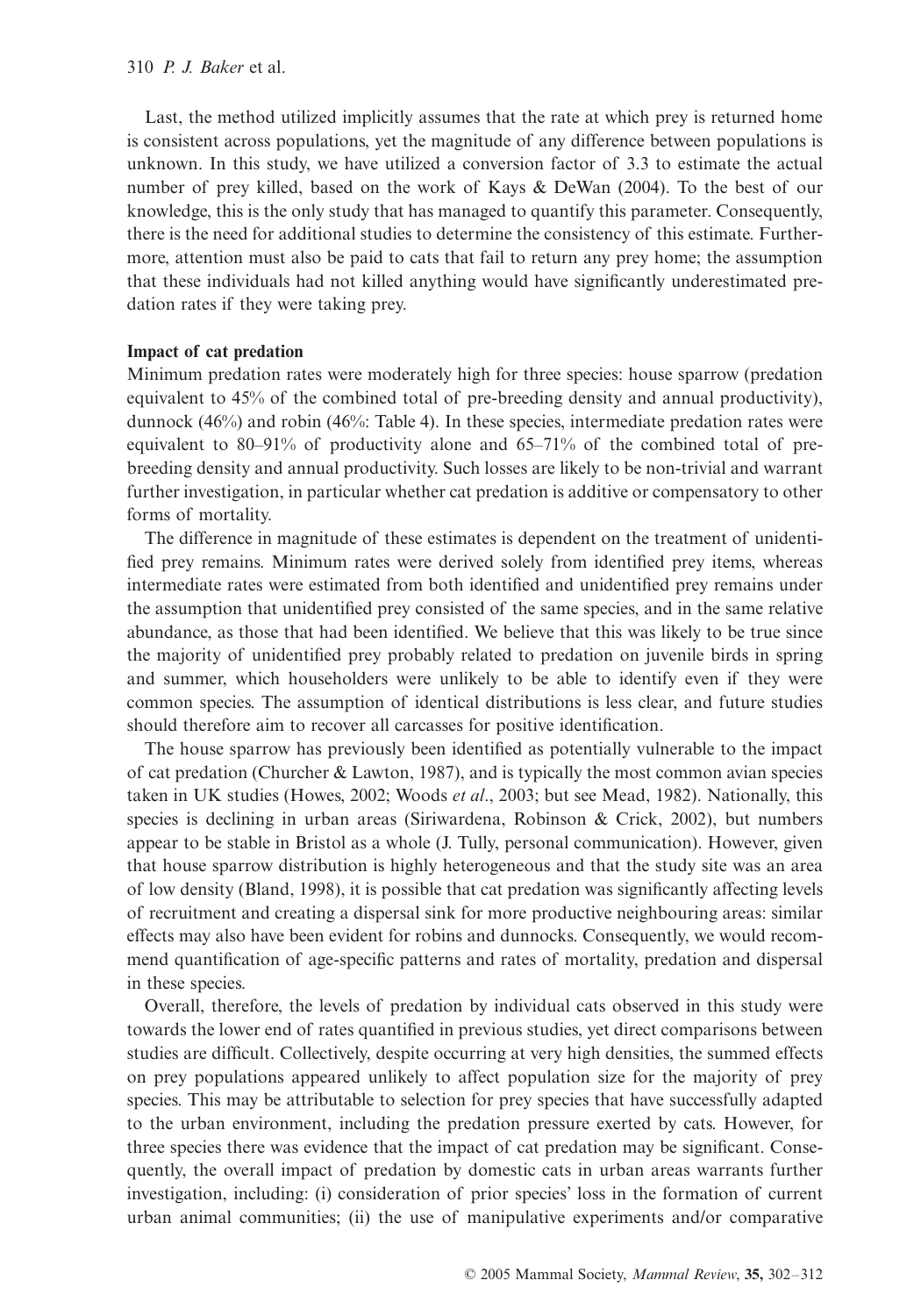studies to quantify the effects of reduced predation pressure on prey population growth; (iii) quantifying the relative importance of cat predation within the guild of mammalian and avian predators present in urban areas; and (iv) monitoring of the relative importance of cat predation in different urban habitats and over time.

#### **ACKNOWLEDGEMENTS**

We would like to express our gratitude to: Philippa Bulman, Eve Jackson, Louise Jasper, Fiona Strouts, Stephanie Thein and members of the general public for help in collecting the data; Richard Bland and John Tully for providing data on bird densities; and Stuart Newson and colleagues at the British Trust for Ornithology for help in identifying bird carcasses.

### **REFERENCES**

- Ansell, R.J. (2004) The spatial organization of a red fox (*Vulpes vulpes*) population in relation to food resources. Unpublished PhD Thesis, University of Bristol, Bristol.
- Baker, P.J., Ansell, R.J., Dodds, P.A.A., Webber, C.E. & Harris, S. (2003) Factors affecting the distribution of small mammals in an urban area. *Mammal Review*, **33**, 95–100.
- Barratt, D.G. (1997) Predation by house cats, *Felis catus* (L.), in Canberra, Australia. I. Prey composition and preference. *Wildlife Research*, **24**, 263–277.
- Barratt, D.G. (1998) Predation by house cats, *Felis catus* (L.), in Canberra, Australia. II. Factors affecting the mount of prey caught and estimates of the impact on wildlife. *Wildlife Research*, **25**, 475–487.
- Bland, R.L. (1998) House sparrow densities in Bristol. *Avon Bird Report 1998*, 145–148.
- Bland, R.L. (2001) The survey of breeding birds of Bristol 2001. *Avon Bird Report 2001*, 154–157.
- Bland, R.L., Tully, J. & Greenwood, J.J.D. (2004) Birds breeding in British gardens: an underestimated population? *Bird Study*, **51**, 97–106.
- Churcher, P.B. & Lawton, J.H. (1987) Predation by domestic cats in an English village. *Journal of Zoology*, **212**, 439–455.
- Corbet, G.B. & Harris, S. (1991) *The Handbook of British Mammals*, 3rd edn. Blackwell Scientific Publications, Oxford.
- Courchamp, F., Langlais, M. & Sugihara, G. (1999) Control of rabbits to protect island birds from cat predation. *Biological Conservation*, **89**, 219–225.
- Courchamp, F., Langlais, M. & Sugihara, G. (2000) Rabbits killing birds: modelling the hyperpredation process. *Journal of Animal Ecology*, **69**, 154–164.
- Department of Environment, Food and Rural Affairs (2003) *DEFRA Digest of Environmental Statistics*. Available at: [http://www.defra.gov.uk/environment/statistics/des/land.](http://www.defra.gov.uk/environment/statistics/des/land)
- Dickman, C.R. & Doncaster, C.P. (1987) The ecology of small mammals in urban habitats. I. Populations in a patchy environment. *Journal of Animal Ecology*, **56**, 629–640.
- Haines-Young, R.H., Barr, C.J., Black, H.I.J., Briggs, D.J., Bunce, R.G.H., Clarke, R.T., Cooper, A., Dawson, F.H., Firbank, L.G., Fuller, R.M., Furse, M.T., Gillespie, M.K., Hill, R., Hornung, M., Howard, D.C., McCann, T., Morecroft, M.D., Petit, S., Sier, A.R.J., Smart, S.M., Smith, G.M., Stott, A.P., Stuart, R.C. & Watkins, J.W. (2000) *Accounting for Nature: Assessing Habitats in the UK Countryside*. Department of the Environment, Transport and the Regions, London.
- Harris, S. (1981) An estimation of the number of foxes (*Vulpes vulpes*) in the city of Bristol, and some possible factors affecting their distribution. *Journal of Applied Ecology*, **18**, 455–465.
- Harris. S., Morris, P., Wray, S. & Yalden, D. (1995) *A Review of British Mammals: Population Estimates and Conservation Status of British Mammals other than Cetaceans.* Joint Nature Conservation Committee, Peterborough.
- Howes, C.A. (2002) Red in tooth and claw: 2. Studies on the natural history of the domestic cat *Felis catus* Lin. in Yorkshire. *Naturalist*, **127**, 101–130.
- Kays, R.W. & DeWan, A.A. (2004) Ecological impact of inside/outside house cats around a suburban nature preserve. *Animal Conservation*, **7**, 273–283.
- Kristan, W.B. & Boarman, W.I. (2003) Spatial pattern of risk of common raven predation on desert tortoises. *Ecology*, **84**, 2432–2443.
- Langton, S.D., Cowan, D.P. & Meyer, A.N. (2001) The occurrence of commensal rodents in dwellings as revealed by the 1996 English House Condition Survey. *Journal of Applied Ecology*, **38**, 699–709.
- Luniak, M. (2004) Synurbization adaptation of animal wildlife to urban development. In: *Proceedings of the 4th International Symposium on Urban Wildlife Conservation, May 1–5 1999* (Ed. by W.W. Shaw, L.K. Harris & L. VanDruff), pp. 50–55. University of Arizona, Tucson, Arizona.